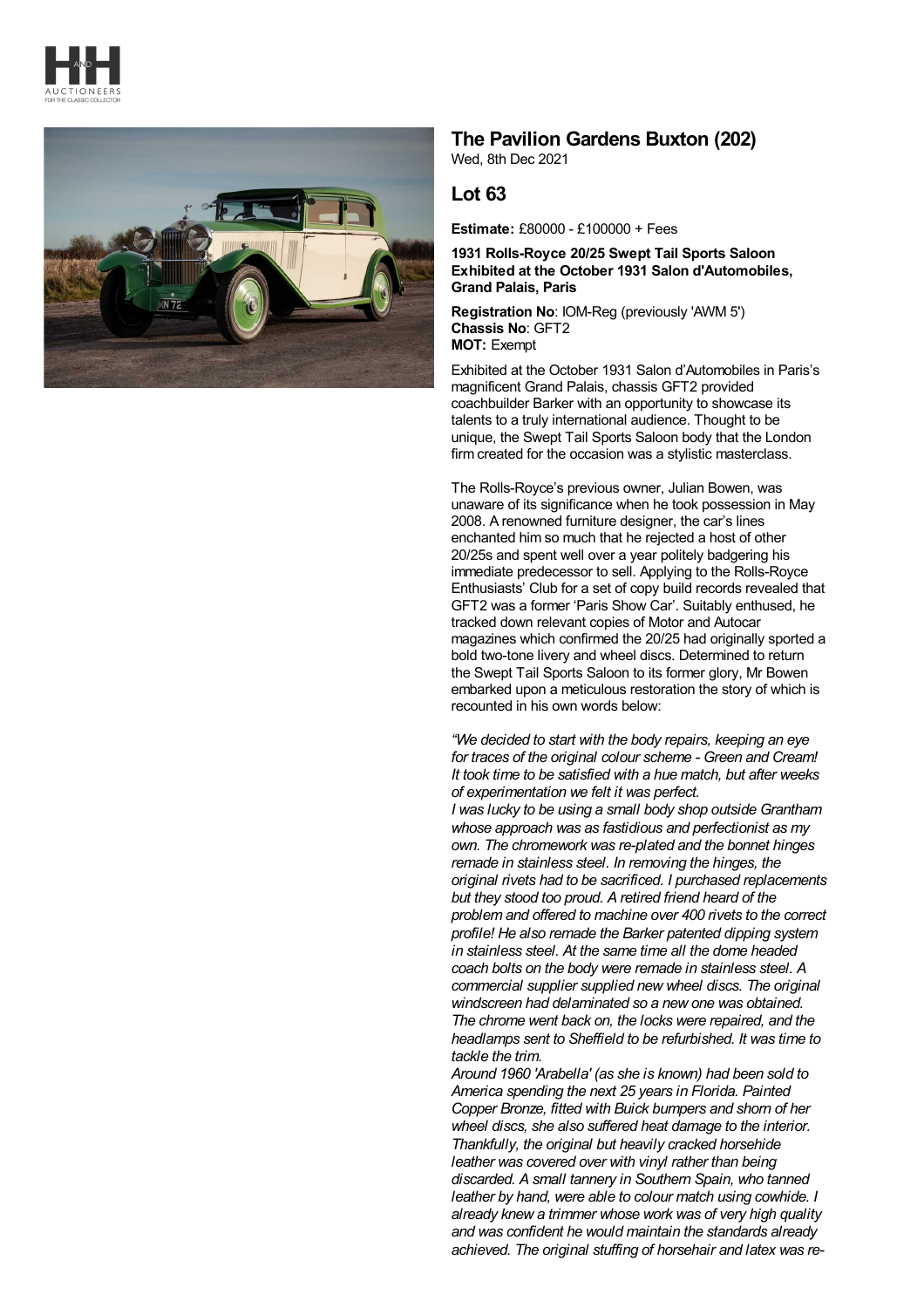*used. There were no carpets or headlining present, so we chose colours that suited the rest of the livery.*

*Basically the engine and drivetrain were in good condition, but some ancillary equipment had gone missing over time. The most difficult items to source were the under trays and the starter solenoid. The engine had been worked on by the previous owner and already boasted an aluminium cylinder head and re-metalled bearings. The engine compartment was tidied, and all electrics re-wired using correct colours. After steam cleaning the chassis and re-painting, she was much admired by all who saw her.*

*Over the course of the restoration, research into the car's history proved very interesting. The first owner, who saw it at the Paris Show in the Grand Palais was a well-known enthusiast for the marque, Captain JF Kruse MC. Born in 1892, Jack Kruse was the eldest son of a successful banker who, having survived a torpedo attack in WWI, left the Royal Navy with the rank of Captain. Following the war, he established successful business enterprises in England and The Netherlands, married an American hotel heiress, and cultivated various connections among British high society. By the end of the 1920s, Capt. Kruse maintained residences in London and the French Riviera.*

*During this period, Capt. Kruse also developed a passion for elegant, high-performance motor cars. He owned some of the finest thoroughbreds of the era including an Alfa Romeo 6C 1750, Bentley 6 1/2 Litre, Bugatti Type 35, Mercedes-BenzSS, Low-Chassis Invicta, and Lancia Lambda, among others. Inspired by his close associate Lord Rothermere, the co-founder of the Daily Mail and an early patron of Rolls-Royce, Capt. Kruse became one of the firm's most important customers, purchasing three Silver Ghosts, four 20 HPs, four Phantom Is, four Phantom IIs, and four 20/25s. Due to his friendship with Frank Manning, the showroom manager for Barker & Co., most of Capt. Kruse's Rolls-Royce were bodied by this prestigious coachbuilder.*

*The next owner, the Marquis de Portago, who bought the car in 1933, was a personal friend of Captain Kruse, the two having met on the polo pitch at the Hurlingham Club. In 1928, he had had an only son named Alfonso, whose mother used the car until it was disposed of just pre-WW2. Alfonso became a famous racing driver before his death in the 1957 Mille Miglia. The car spent World War Two in storage in Montpelier Square, London, emerging in the ownership of another Captain - Captain Drummond MC, a member of the banking family and a distant relative of the Queen Mother. Around 1960 she was sold to an American Serviceman based at Bicester and subsequently shipped to Florida. He registered her '1931 RR', and over 20 years allowed her to descend into dilapidation. She was spotted in Miami and brought back to the UK by Porters of Kensington and, shortly afterwards, c.1985, acquired by the retired motor engineer in Lincolnshire from whom I bought her in 2008. Built as a 'one off', she remains unique although rumours exist of a similar body built on a Phantom chassis.*

*Since completion 'Arabella' has travelled c.16,000 miles. The first ride overseas was to the Classic Le Mans meeting, then a tour was made under the auspices of the 'Club d'Auto' around the Champagne vineyards of Epernay. We then attended the Circuit des Remparts at Angouleme before being invited to attend the British Car Club Meeting in St Moritzwhere we participated in the Rally, negotiating two Alpine Passes of seven and eight thousand feet before coming second in the Concours.*